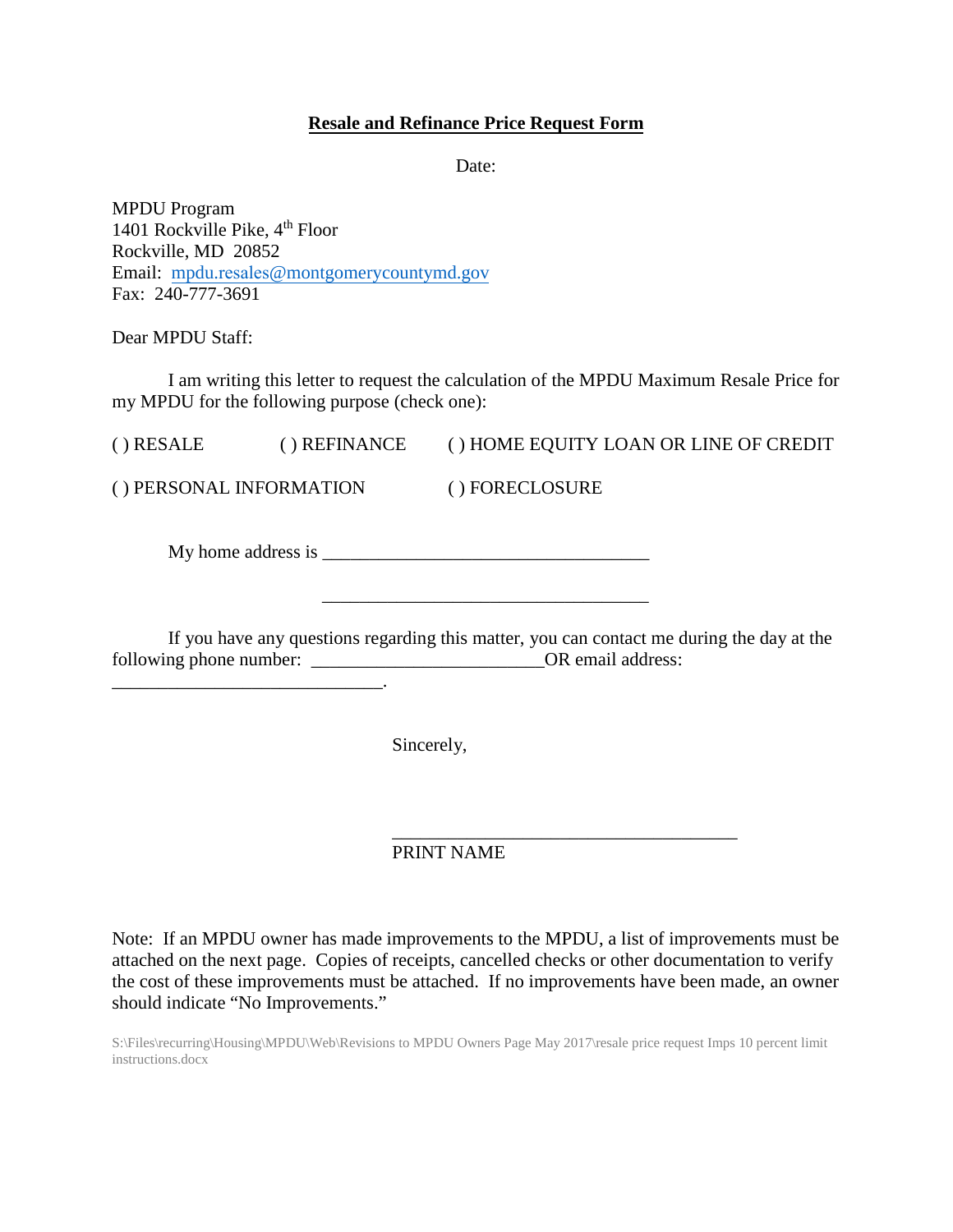# **List of Documented MPDU Improvements**

| Name:                                              |       |                   |                |
|----------------------------------------------------|-------|-------------------|----------------|
| Address:                                           |       |                   |                |
|                                                    |       |                   |                |
|                                                    |       | Proof of Payment? |                |
| Improvement<br>Example:                            | Cost  | Yes               | N <sub>0</sub> |
| Install new dishwasher (none installed with house) | \$500 | $\boldsymbol{X}$  |                |
| 1.                                                 |       |                   |                |
| 2.                                                 |       |                   |                |
| 3.                                                 |       |                   |                |
| 4.                                                 |       |                   |                |
| 5.                                                 |       |                   |                |
| 6.                                                 |       |                   |                |
| 7.                                                 |       |                   |                |
| 8.                                                 |       |                   |                |
| 9.                                                 |       |                   |                |
| 10.                                                |       |                   |                |
| Note:                                              |       |                   |                |
|                                                    |       |                   |                |

Please number each receipt or cancelled check with the same number of the improvement listed above. Circle or highlight the cost, especially when there are several items on the receipt.

\_\_\_\_\_\_\_\_\_\_\_\_\_\_\_\_\_\_\_\_\_\_\_\_\_\_\_\_\_\_\_\_\_\_\_\_\_\_\_\_\_\_\_\_\_\_\_\_\_\_\_\_\_\_\_\_\_\_\_\_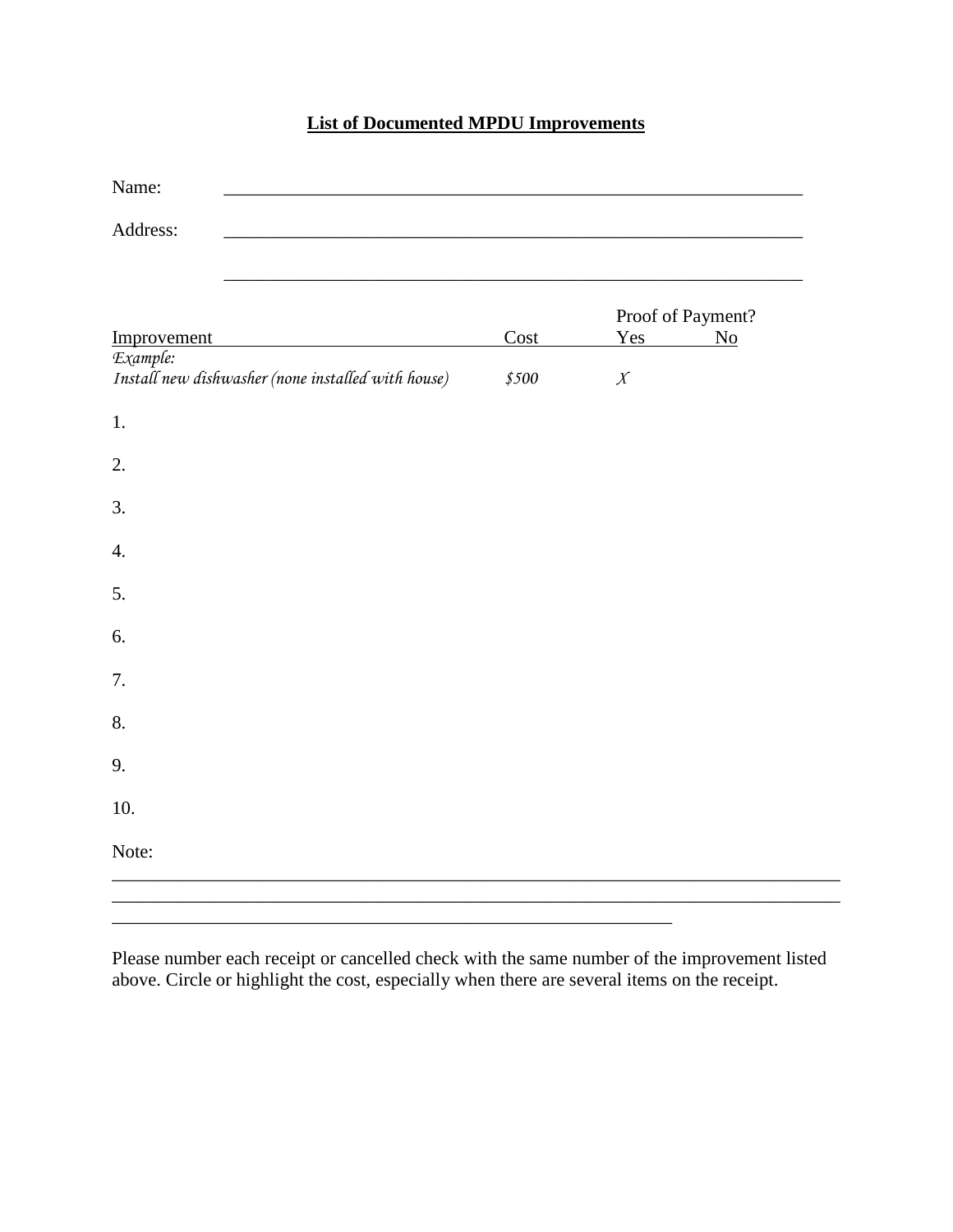# Montgomery County, Maryland **MODERATELY PRICED DWELLING UNIT (MPDU) PROGRAM**



Website: *www.montgomerycountymd.gov/mpdu*

## **MDPU Resale Pricing During the Control Period Calculating Credits for Home Improvements to MPDUs - 10% Limit For all MPDUs With 30 Year Controls**

This information sheet is a guide to how home improvements are calculated in the MPDU program. When an MPDU is resold before the control period expires, the MPDU Maximum Resale Price is calculated by the adding to the owner's initial purchase price, an allowance for the increase in inflation from the date the owner purchased the property, and a credit for allowable improvements. When requesting an approved MPDU Maximum Resale Price, an MPDU owner should refer to this guide.

The total amount of credit an owner can claim for improvements for an MPDU during the control period is limited to 10% of the owner's MPDU purchase price. For example, if owners purchased their MPDU for a contract sales price of \$150,000, then up to \$15,000 can be approved for improvements for their MPDU. An owner can make additional improvements, but only up to 10% will be credited toward an approved resale price. This 10% limit will be strictly enforced and will not be waived.

The MPDU program will calculate the value of improvements made to the MPDU unit between the time when the owner purchased the property and when the owner put the MPDU on the market to sell, and add this amount to the MPDU price, up to the 10% limit. **Improvements must be permanent in nature and clearly add to the market value of the house or property**. Normal owner maintenance, general repair work, and decorative items or work will not be included in the resale price.

The value of the improvements is based on documentation submitted by the MPDU owner, and is the total of the actual and reasonable costs of materials, professional fees, contractor's costs, and permit fees associated with furnishing and installing improvements. The MPDU Program will not include reimbursement for the value of labor performed by the owner, or for the purchase of tools and equipment used by the owner to install the improvements.

Please note that where there is evidence of physical deterioration, abnormal wear and tear, or obsolescence because of neglect, abuse, or insufficient maintenance, the value allowed for the improvements may be reduced to account for the depreciation of the improvements. The MPDU Program reserves the right to inspect the MPDU to verify the existence and value of any improvements that are being claimed by the owner.

## **Acceptable Documentation**

The following documentation is acceptable as proof of payment for improvements made: store receipts, cancelled checks with documentation showing the items(s) purchased or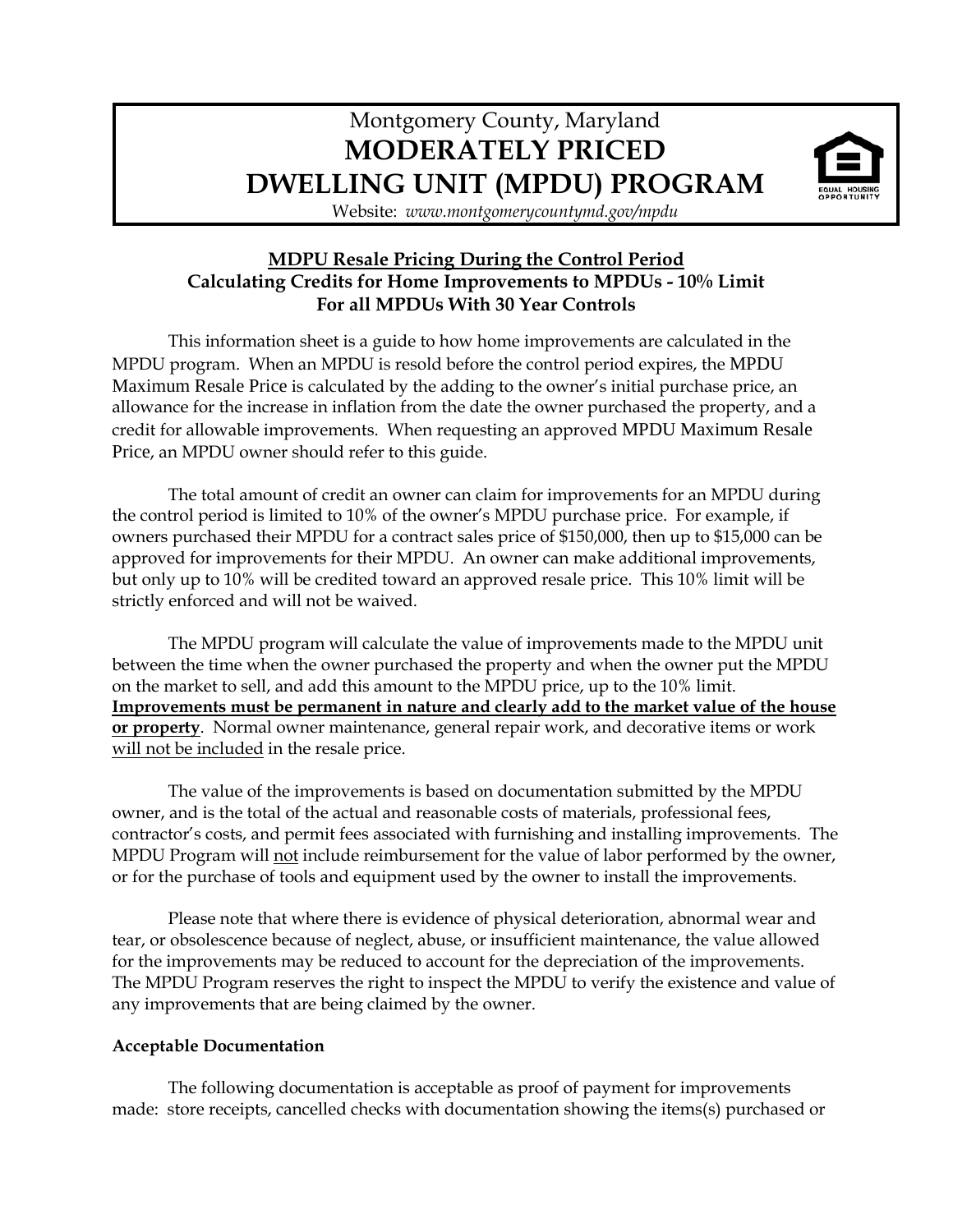the work performed, ratified two-party contracts, signed company invoices, a copy of credit card statement if it details the item(s) purchased (please highlight the item service for which credit is claimed). The MPDU Program will reject any documentation that does not meet these requirements.

Other documents are not valid, such as photographs, proposals, estimates, invoices that do not show payment, documents that are not readable, or checks that are not cancelled. If the MPDU owners pays with cash, the contractor must give the owner a cash receipt. Credit is NOT given for an owner's labor on improvements.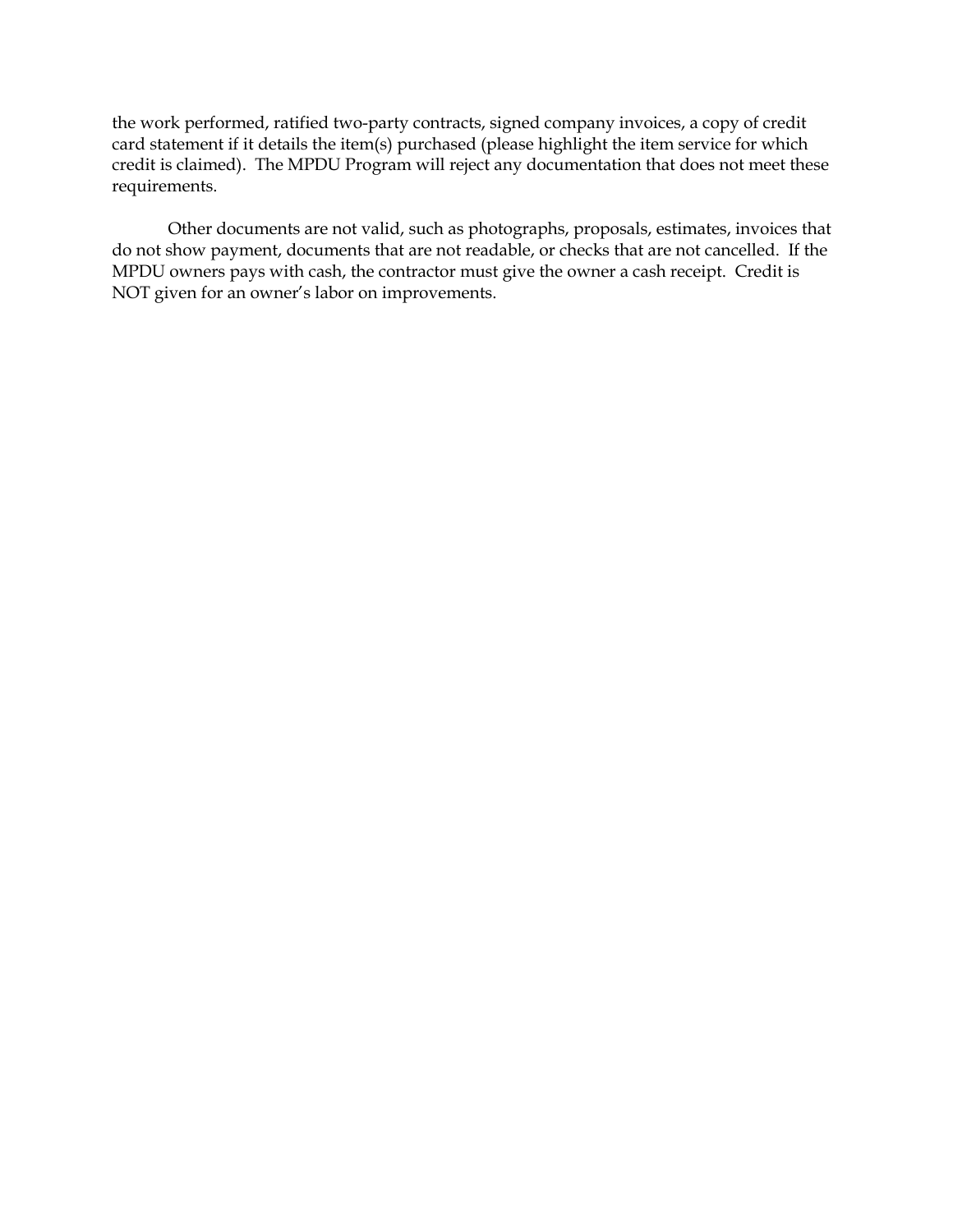### **SECTION A** IMPROVEMENTS ALLOWED

MPDU owners are advised to check with the MPDU Office if they have a question on the eligibility of an improvement prior to its installation to find out if the improvement will be credited. MPDU owners must save all receipts for improvements and submit copies of the receipts to the MPDU Office with the MPDU owner's written request for a resale price. Receipts provided must be readable and must show that the improvements have been paid for; proposals for work to be done are not acceptable verification that payment has been made to the contractor. The receipts must list the work done and must break out the costs for each item. Owners must submit a copy of the building permit for all improvements requiring permits.

The following improvements are normally considered to be of a permanent nature:

- 1. Completion of unfinished areas into finished living areas. This type of work normally requires a building permit.
- 2. Dishwashers, disposals, microwaves, washers, dryers, and other **built-in** appliances, if not originally installed in the MPDU.
- 3. Timer thermostat for heating/air conditioning systems
- 4. Patios, porches and decks (requires a building permit)
- 5. Perimeter fencing of yards (may require a building permit)
- 6. Installation of tile or hardwood flooring in areas that were previously carpeted
- 7. Replacement of vinyl countertops with more durable materials, such as granite
- 8. 50% of the cost of the replacement of existing heating and air conditioning systems
- 9. Handicapped accessibility improvements (not subject to 10% limit)